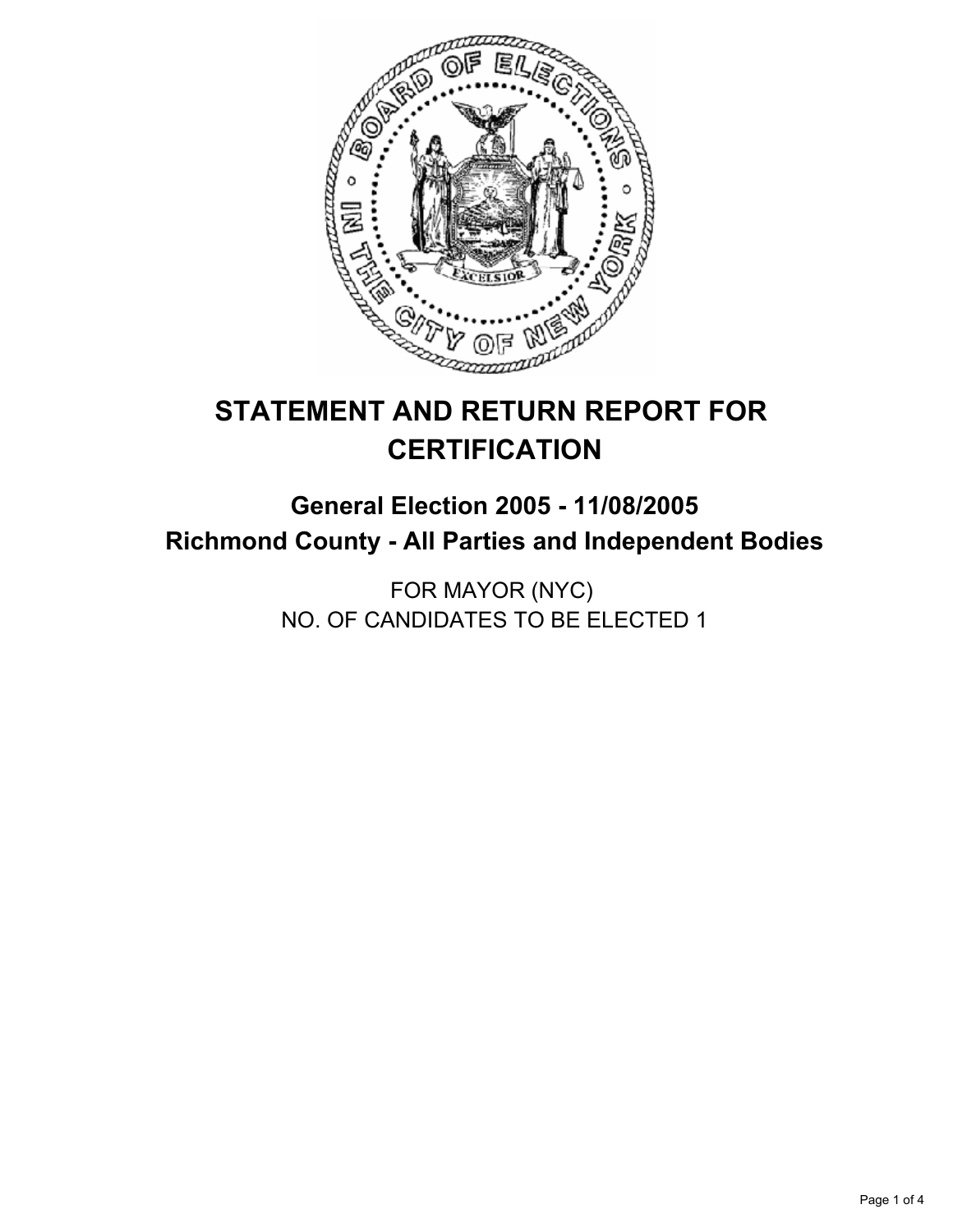

#### **ASSEMBLY DISTRICT 60**

| PUBLIC COUNTER                           | 15,546 |
|------------------------------------------|--------|
| <b>EMERGENCY</b>                         | 0      |
| <b>ABSENTEE/MILITARY</b>                 | 473    |
| <b>AFFIDAVIT</b>                         | 180    |
| <b>TOTAL BALLOTS</b>                     | 16,199 |
| MICHAEL R BLOOMBERG (REPUBLICAN\LIBERAL) | 11,882 |
| FERNANDO FERRER (DEMOCRATIC)             | 2,692  |
| MICHAEL R BLOOMBERG (INDEPENDENCE)       | 749    |
| THOMAS V OGNIBENE (CONSERVATIVE)         | 511    |
| AUDREY SILK (LIBERTARIAN)                | 39     |
| MARTIN KOPPEL (SOCIALIST WORKERS)        | 22     |
| JIMMY MCMILLAN (RENT IS TOO DAMN HIGH)   | 23     |
| SETH A BLUM (EDUCATION)                  | 12     |
| ANTHONY GRONOWICZ (GREEN)                | 37     |
| CHRISTOPHER X. BRODOEUR (WRITE-IN)       |        |
| VINCENT GENTILE (WRITE-IN)               |        |
| <b>TOTAL VOTES</b>                       | 15,969 |
| <b>UNRECORDED</b>                        | 230    |

### **ASSEMBLY DISTRICT 61**

| <b>PUBLIC COUNTER</b>                    | 22,559 |
|------------------------------------------|--------|
| <b>EMERGENCY</b>                         | 27     |
| ABSENTEE/MILITARY                        | 603    |
| <b>AFFIDAVIT</b>                         | 331    |
| <b>TOTAL BALLOTS</b>                     | 23,520 |
| MICHAEL R BLOOMBERG (REPUBLICAN\LIBERAL) | 14,212 |
| FERNANDO FERRER (DEMOCRATIC)             | 6,555  |
| MICHAEL R BLOOMBERG (INDEPENDENCE)       | 1,493  |
| THOMAS V OGNIBENE (CONSERVATIVE)         | 567    |
| AUDREY SILK (LIBERTARIAN)                | 52     |
| MARTIN KOPPEL (SOCIALIST WORKERS)        | 44     |
| JIMMY MCMILLAN (RENT IS TOO DAMN HIGH)   | 75     |
| SETH A BLUM (EDUCATION)                  | 25     |
| ANTHONY GRONOWICZ (GREEN)                | 113    |
| ANDRES GUTIERREZ (WRITE-IN)              | 1      |
| JODY HALL (WRITE-IN)                     | 1      |
| MATT HYLAND (WRITE-IN)                   | 1      |
| MATT MAHONEY (WRITE-IN)                  | 1      |
| RONALD VEAL (WRITE-IN)                   |        |
| RUDOLPH GUILLIANI (WRITE-IN)             | 1      |
| SUSAN MOLINARI (WRITE-IN)                |        |
| <b>TOTAL VOTES</b>                       | 23,143 |
| <b>UNRECORDED</b>                        | 377    |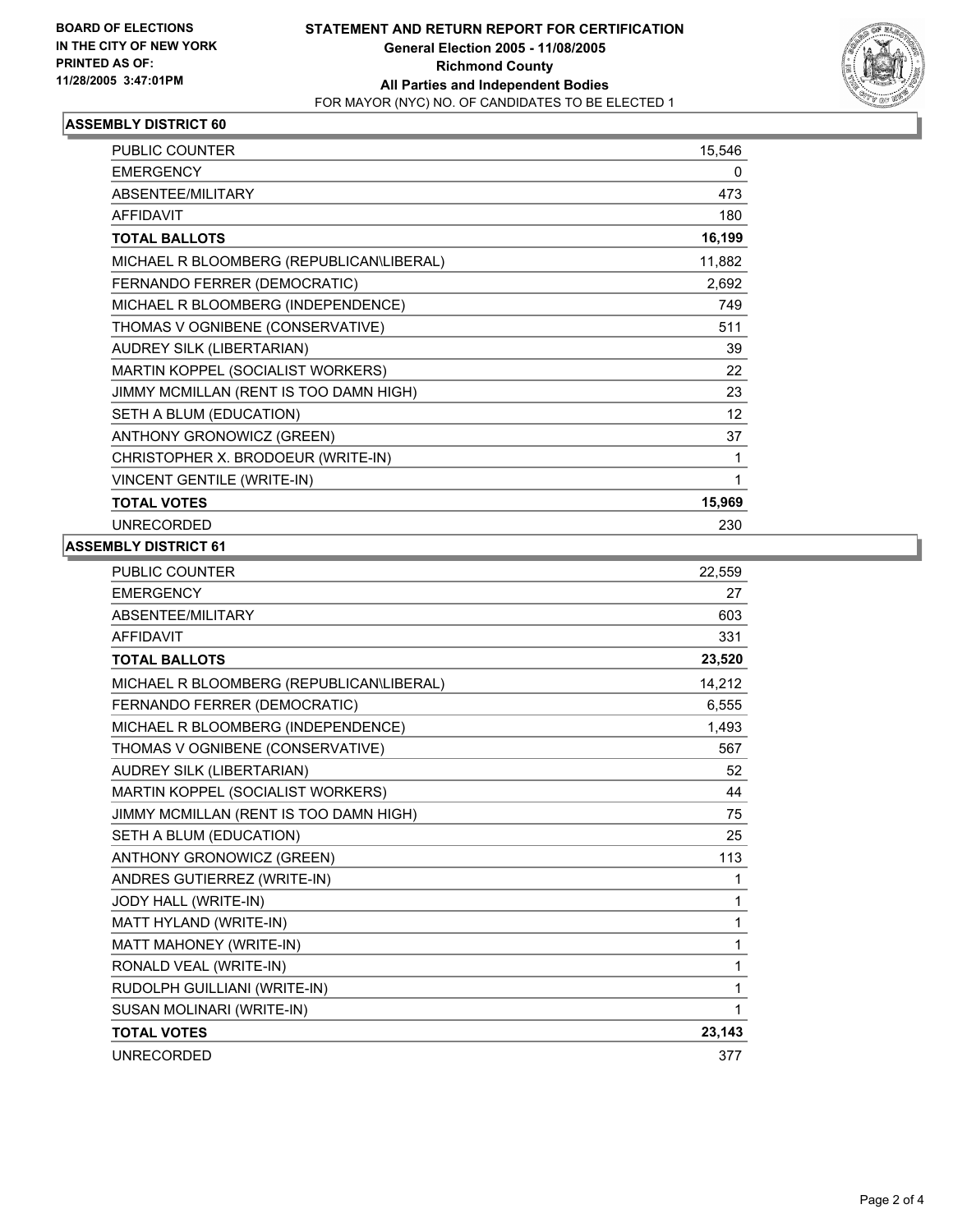

#### **ASSEMBLY DISTRICT 62**

| PUBLIC COUNTER                           | 25,904 |
|------------------------------------------|--------|
| <b>EMERGENCY</b>                         | 11     |
| ABSENTEE/MILITARY                        | 653    |
| <b>AFFIDAVIT</b>                         | 196    |
| <b>TOTAL BALLOTS</b>                     | 26,764 |
| MICHAEL R BLOOMBERG (REPUBLICAN\LIBERAL) | 20,509 |
| FERNANDO FERRER (DEMOCRATIC)             | 3,615  |
| MICHAEL R BLOOMBERG (INDEPENDENCE)       | 1,178  |
| THOMAS V OGNIBENE (CONSERVATIVE)         | 920    |
| AUDREY SILK (LIBERTARIAN)                | 53     |
| MARTIN KOPPEL (SOCIALIST WORKERS)        | 29     |
| JIMMY MCMILLAN (RENT IS TOO DAMN HIGH)   | 35     |
| SETH A BLUM (EDUCATION)                  | 17     |
| ANTHONY GRONOWICZ (GREEN)                | 37     |
| <b>VINCENT GENTILE (WRITE-IN)</b>        |        |
| <b>TOTAL VOTES</b>                       | 26,394 |
| <b>UNRECORDED</b>                        | 370    |

#### **ASSEMBLY DISTRICT 63**

| PUBLIC COUNTER                           | 22,355 |
|------------------------------------------|--------|
| <b>EMERGENCY</b>                         | 22     |
| ABSENTEE/MILITARY                        | 661    |
| <b>AFFIDAVIT</b>                         | 231    |
| <b>TOTAL BALLOTS</b>                     | 23,269 |
| MICHAEL R BLOOMBERG (REPUBLICAN\LIBERAL) | 16,664 |
| FERNANDO FERRER (DEMOCRATIC)             | 4,442  |
| MICHAEL R BLOOMBERG (INDEPENDENCE)       | 1,139  |
| THOMAS V OGNIBENE (CONSERVATIVE)         | 500    |
| AUDREY SILK (LIBERTARIAN)                | 61     |
| MARTIN KOPPEL (SOCIALIST WORKERS)        | 22     |
| JIMMY MCMILLAN (RENT IS TOO DAMN HIGH)   | 43     |
| SETH A BLUM (EDUCATION)                  | 23     |
| ANTHONY GRONOWICZ (GREEN)                | 52     |
| ANTHONY WEINER (WRITE-IN)                |        |
| LYNDA BERNSTEIN (WRITE-IN)               |        |
| <b>TOTAL VOTES</b>                       | 22,948 |
| <b>UNRECORDED</b>                        | 321    |